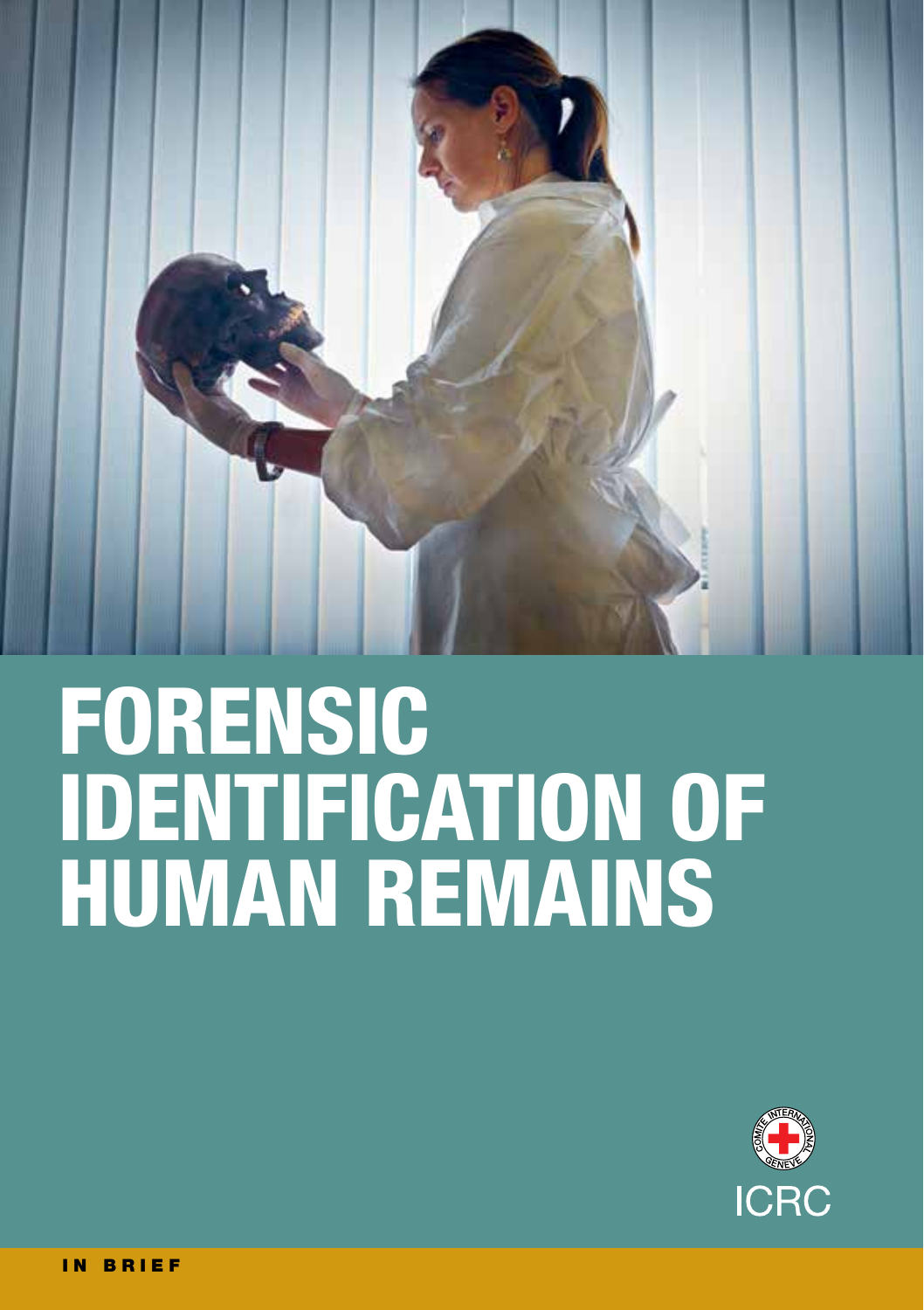

## **INTRODUCTION**

The identification of human remains is important for both legal and humanitarian reasons. This document provides a brief overview for nonexperts of the scientific process by which human remains are identified. It does not set out guidelines or standard operating procedures for carrying out forensic investigations, and must not be understood as doing so. The ICRC recommends the use of standardized policies and procedures in all contexts, which should be developed by the pertinent authorities (courts, investigators, medico-legal institutes, etc.).

**Forensic identification of human remains generally involves three main stages of investigation:**

- **• background research**
- **• recovery of remains**
- **• laboratory analysis and reconciliation.**

When a missing person is believed to be dead, two complementary lines of investigation must be pursued:

- tracing the whereabouts of that person once he or she has been reported missing by his or her family or other reliable sources
- forensic identification of human remains.

The forensic identification of human remains is a **legal determination** (sealed by the jurisdictional authority's signature on a death certificate) based on the scientific matching of information on missing persons with unidentified human remains. Identification requires a holistic approach that takes into consideration all available scientific and contextual evidence. Each line of evidence must be weighed and treated on its merits. The scale of the identification project must also be considered and the identification strategy adjusted accordingly.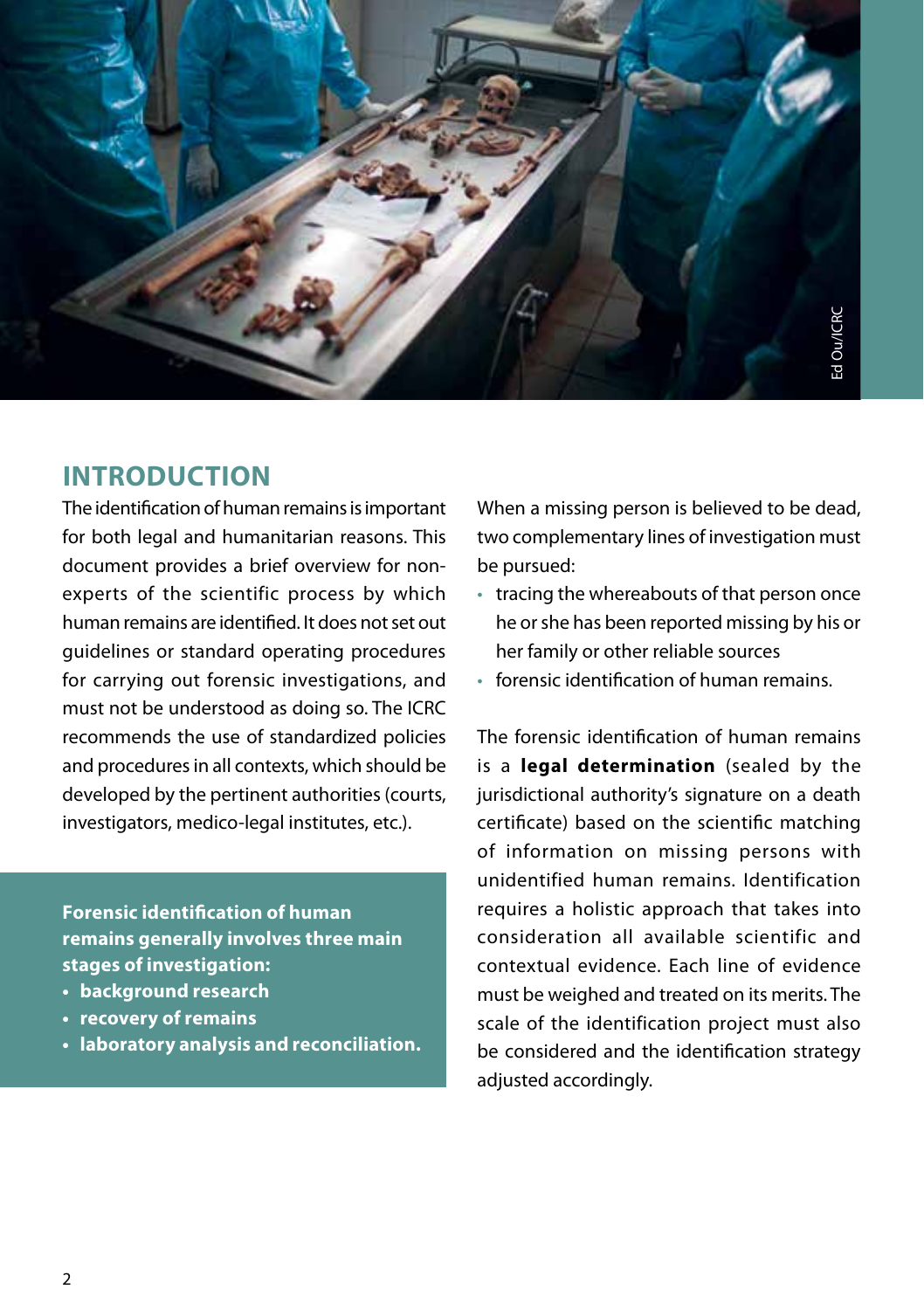

## **BACKGROUND RESEARCH**

Preliminary investigation is needed to locate, assess, collate and organize all available information on missing persons and the whereabouts of human remains. This information can enhance the identification process in a number of ways, for instance, by:

- corroborating witness statements about where and when the missing person was last seen
- providing specific details for comparison with characteristics noted on recovered remains
- helping investigators locate possible gravesites.

It is important to collect information pertaining to the person before he or she went missing. This information, called *ante-mortem data* (AMD).<sup>1</sup> can be obtained from family members and sometimes from close friends and colleagues. AMD on a missing person generally include the following types of information:

• general personal/social information (name, age, home address, place of work, marital status, etc.)

**Background research can draw from various sources, such as interviews or written records. All information should be thoroughly documented and the documents maintained in a central registry.**

#### **Oral sources (interviews)**

- **• family members**
- **• witnesses**
- **• friends**
- **• activists**
- **• dentists**
- **• doctors**
- **• perpetrators**
- **• others**

#### **Written records**

- **• legal reports**
- **• police and military reports/archives**
- **• autopsy reports**
- **• fingerprint records**
- **• photographs**
- **• death certificates**
- **• cemetery records**
- **• satellite photographs**
- **• press reports**
- **• NGO reports**
- **• other**

<sup>1</sup> The ICRC, in consultation with experts from around the world, has drawn up an Ante-Mortem Data (AMD) Collection form, available from the ICRC's Forensic Services, gva\_op\_asssist\_forensic@icrc.org.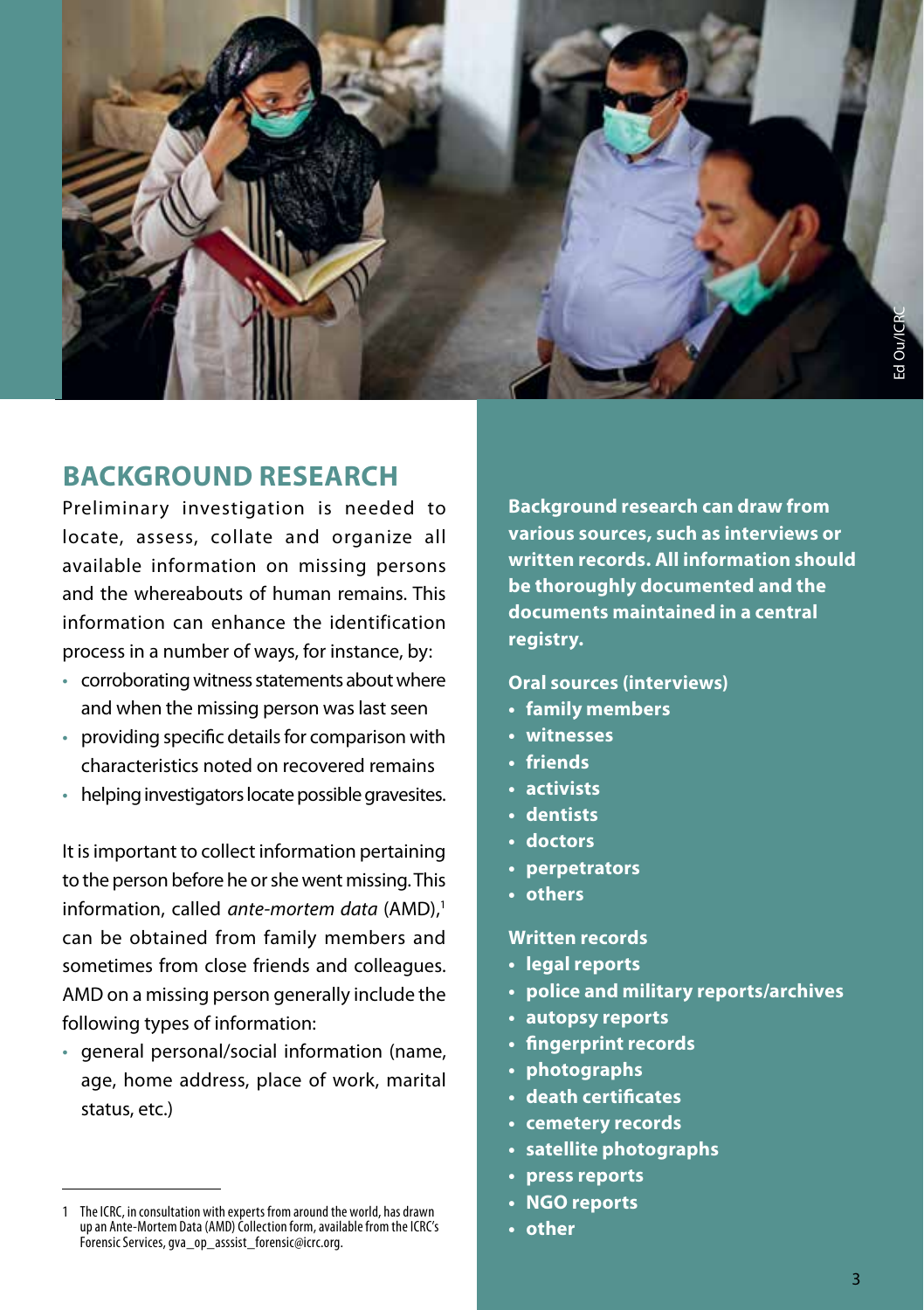**Witnesses can also be a source of information on missing persons, providing data such as:**

- **• circumstances of disappearance**
- **• information on the burial of remains**
- **• data regarding the discovery of remains from**
	- **– demining activities**
	- **– construction or agriculture**
	- **– other accidental discoveries**
- **• third-party/hearsay information on graves.**



- physical appearance (height, weight, eye colour, hair colour, etc.)
- medical and dental history (fractures, diseases, missing teeth, dental crowns, fillings, etc.)
- distinguishing features (habits [e.g. pipe smoking], unique characteristics, like scars, birthmarks or tattoos)
- clothes and other personal items the missing person was wearing or carrying when he or she was last seen
- any circumstances related to the disappearance.

In addition, biological samples from the relatives of a missing person (and/or samples from the missing person acquired before his or her disappearance) may be collected for use in the identification process (see below).

Persons without specialized forensic skills may collect AMD and biological samples, but they must be trained in advance and should follow standardized procedures to ensure that the data are complete, of high quality, and reliable. Mistakes in the data-collection process may lead to problems in the identification process.

The families and friends of missing persons are often the most valuable sources of background information. Usually, family members will have undertaken a great deal of research on their own, to uncover as much information as possible about the missing person, especially if several years have passed since his or her disappearance. While doing so, they sometimes come across information about other missing persons (not related to them), the location of burial sites, etc.

Any individual who was in contact with a missing person is a potential source of vital information. Although generally regarded as the first step in forensic investigation, background research can begin at any time (although the sooner the preliminary investigation begins, the better) and should continue until the missing person is found or until his or her remains are identified and returned to the family.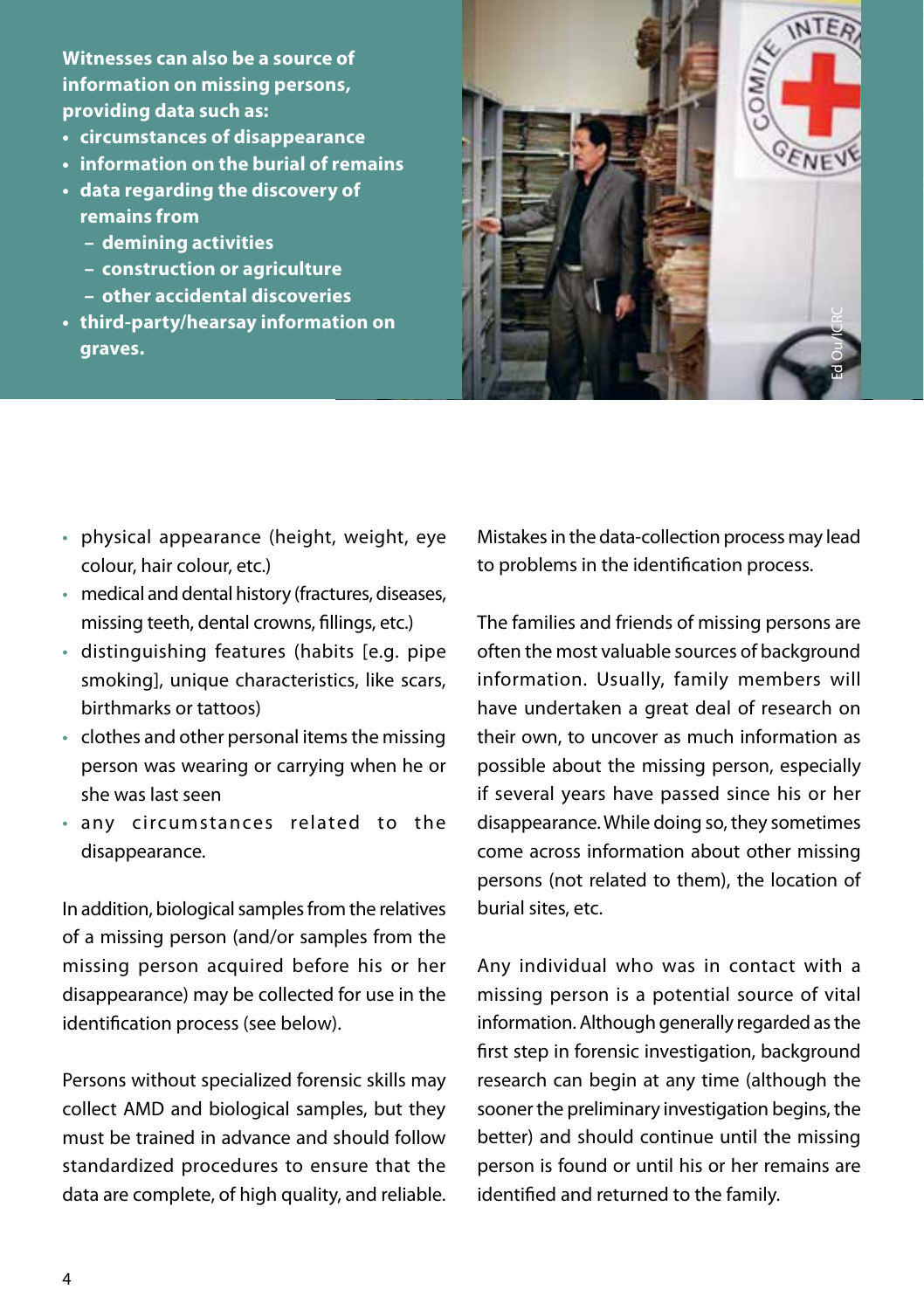

### **RECOVERY OF REMAINS**

Proper recovery and management of remains and associated evidence (e.g. clothes, personal belongings, and other pieces of evidence) are vitally important in forensic identification and can help clarify the fate of the person in question. Ideally, forensic archaeologists should conduct this process, especially when the circumstances of recovery are complex (clandestine burials, mass graves, extensive surface scatter as can occur in plane crashes, etc.). Their specialized skills and knowledge help ensure the proper recovery of remains and the gathering of as much additional information as possible for use in identification and other related activities. Improper recovery of remains and disrespectful handling can result in the loss of important data and may be extremely traumatic for families, and thus seriously undermine the humanitarian aims of forensic investigations.

**Proper recovery makes possible, among other things:**

- **• the recovery of** *all* **biological and associated physical evidence for assistance in identification**
- **• less mixing when the remains of several individuals are found together, at the same site ("commingling")**
- **• identification of disturbed graves and differentiation between primary and secondary burials<sup>2</sup>**
- **• less post-mortem damage to the remains**
- **• proper documentation of findings.**

*Note:* **Archaeological methods are destructive and irreversible.** *Once the recovery process is completed, that site is lost forever.* **Therefore, it is critical that remains be recovered properly and procedures and evidence documented thoroughly.**

<sup>2</sup> A primary burial is the first place where remains were buried. A secondary burial indicates that the remains have been exhumed from at least one previous site.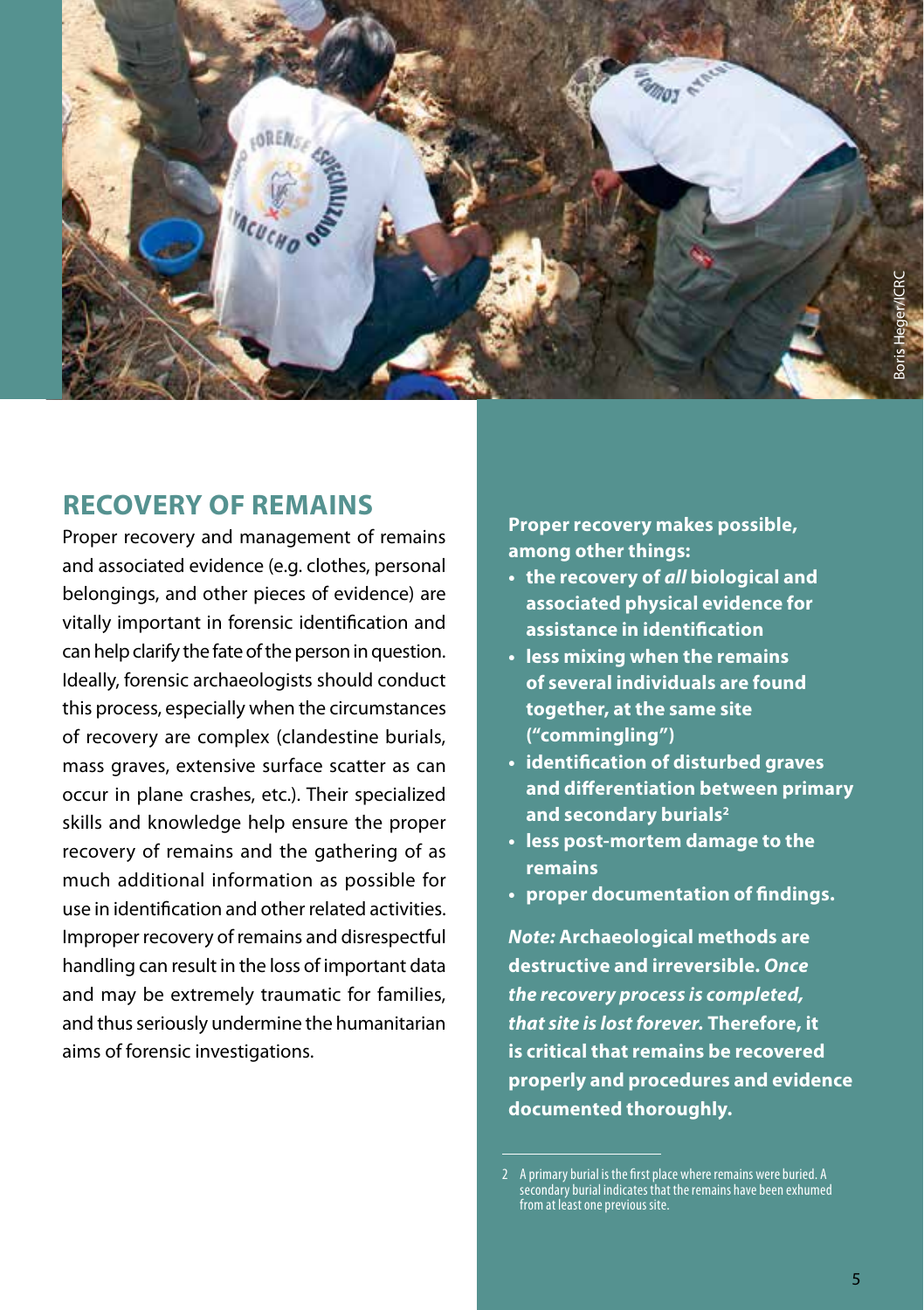

Broadly speaking, the recovery of remains involves three main phases:

- **locating** the remains
- **mapping** the remains and the entire site and **documenting** all relevant information
- **retrieving** the remains properly, labelling them, and **securing** them for transport, which can be particularly difficult if the remains are of many different individuals.

Human remains can be found in any setting, indoors (e.g. within buildings or amidst the rubble of destroyed structures) and outdoors (e.g. burial sites, on the ground, in watery surroundings, wells or caves). There are many

methods and tools for finding them. However, there is, as yet, no device for detecting bones. Often, the best information about the location of remains comes from witness statements.

Proper mapping and documentation make it possible to re-create the site, should it be necessary to return for any reason, and to create a physical or 'hard-copy' map (and/or an electronic one) for evidentiary, archival and analytical purposes. Mapping and documenting data, and ensuring their proper handling and management, are essential in the recovery process and should be carried out by trained individuals.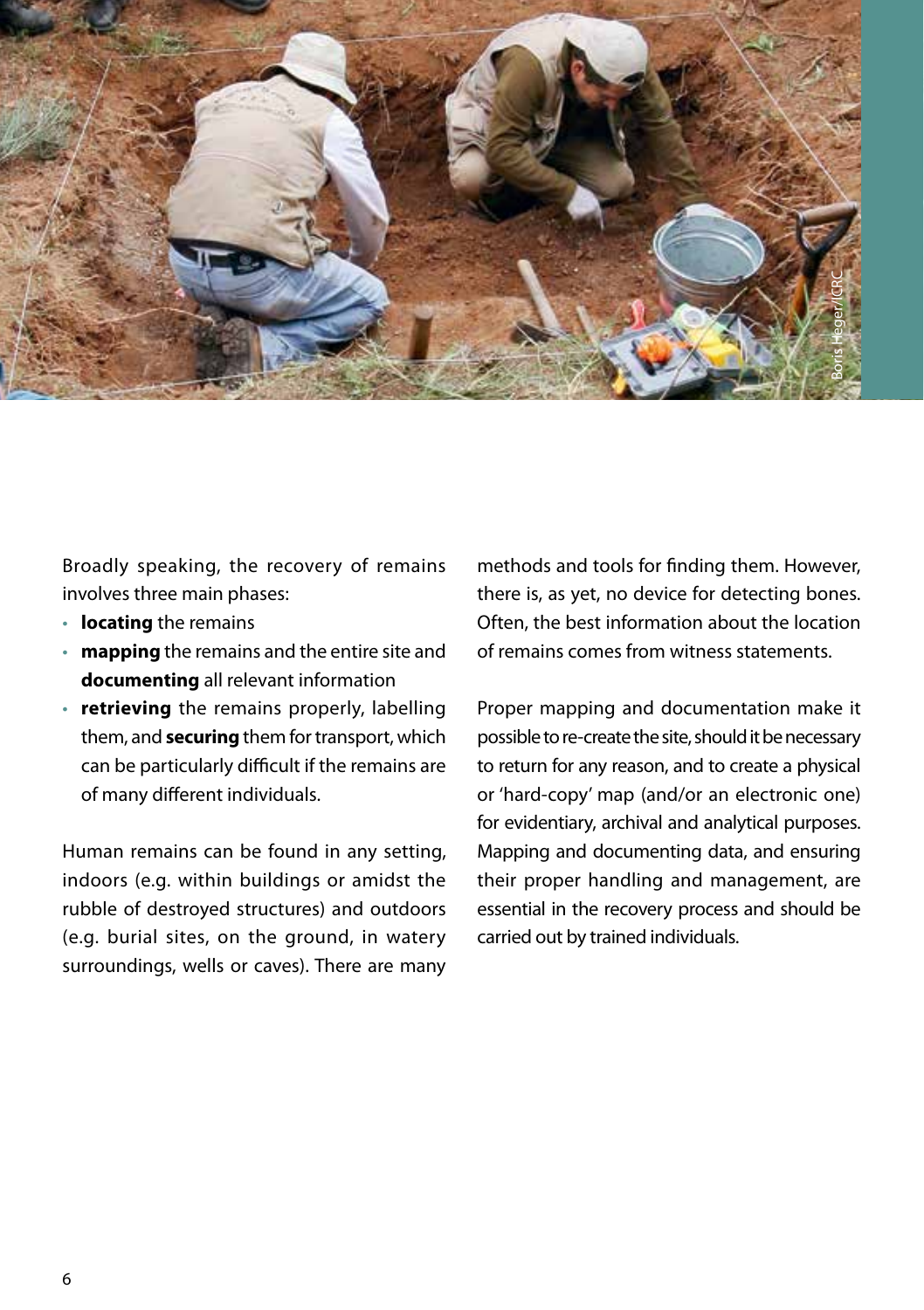

## **LABORATORY ANALYSIS AND RECONCILIATION**

After the remains have been properly recovered, they should be sent for laboratory analysis and reconciliation, which involves answering five main questions:

- Are the remains human or non-human?
- Are the remains related to the conflict/ disaster/situation in question?
- How many individuals do the recovered remains represent?3
- *Who are they? What are their IDENTITIES?*
- What is the cause of death?4

The first step in laboratory analysis and reconciliation is preparing and examining the remains. This must be done by specially trained experts (forensic pathologists, anthropologists, odontologists, etc.) who gather information – *post-mortem data* (PMD) – about the remains themselves and any circumstantial evidence.

PMD may include the following types of information:

- general information about the remains (age range, sex, height, etc.)
- medical and dental facts including unique characteristics of the remains (signs of old bone fractures or evidence of surgery, condition of the teeth and presence of any dental work such as fillings, etc.)
- trauma and post-mortem damage to the remains (both intentional and accidental)
- fingerprint information
- DNA data
- clothes and personal items found with the remains
- circumstantial information about the remains (where they were found and how they came to be in that location, including witness testimony, etc.).

<sup>3</sup> Answering this question is particularly important if the remains of many individuals are found together.

<sup>4</sup> Analysis for establishing the cause of death is standard procedure for forensic experts working in the laboratory and is a crucial component of legal investigation, including the identification process.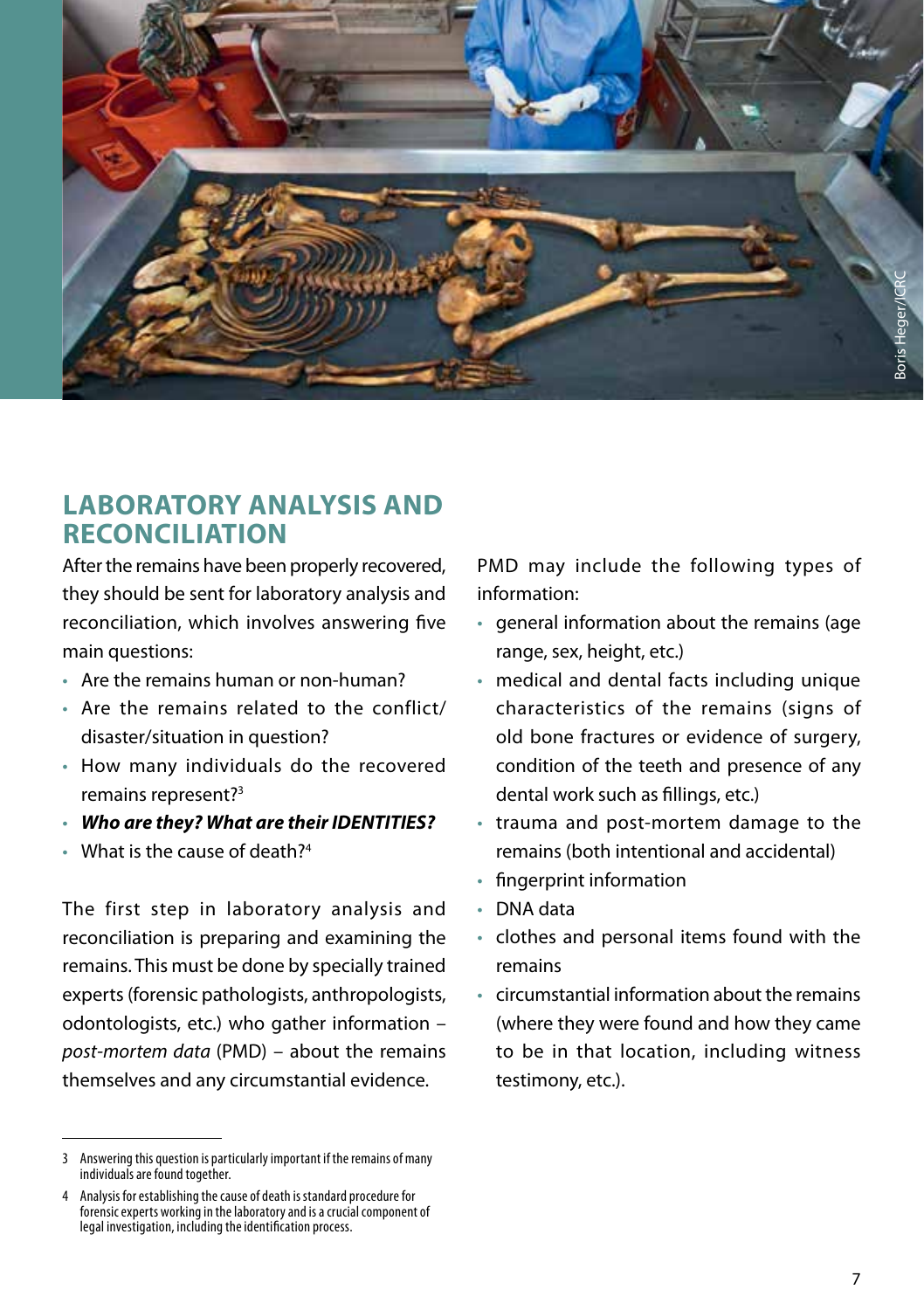

The PMD must then be "matched" with the AMD of a missing person *(AMD-PMD matching)*, which must also be carried out by qualified experts. For example:

The family of a missing person reports that he:

- was 21 years old when he disappeared, was 175 cm tall, had a gold crown on an upper middle tooth, broke his left arm when he was twelve
- was wearing a blue-and-white striped shirt, black trousers with gold buttons and a gold wristwatch when he went missing
- that he was last seen in December of 1992.

The forensic experts and investigators know that:

- the remains are those of a male who was approximately 18–25 years old and 172–178 cm tall when he died, with a gold crown on the upper left central incisor; and there is evidence that he broke his left humerus (upper-arm bone) several years before he died
- a witness reports having seen the body of the missing person buried in February of 1993 in XX village
- the remains were found with a blue-andwhite striped shirt, black trousers with gold-coloured buttons and a yellow metal wristwatch, in a grave in XX village that the local villagers report was dug in February of 1993.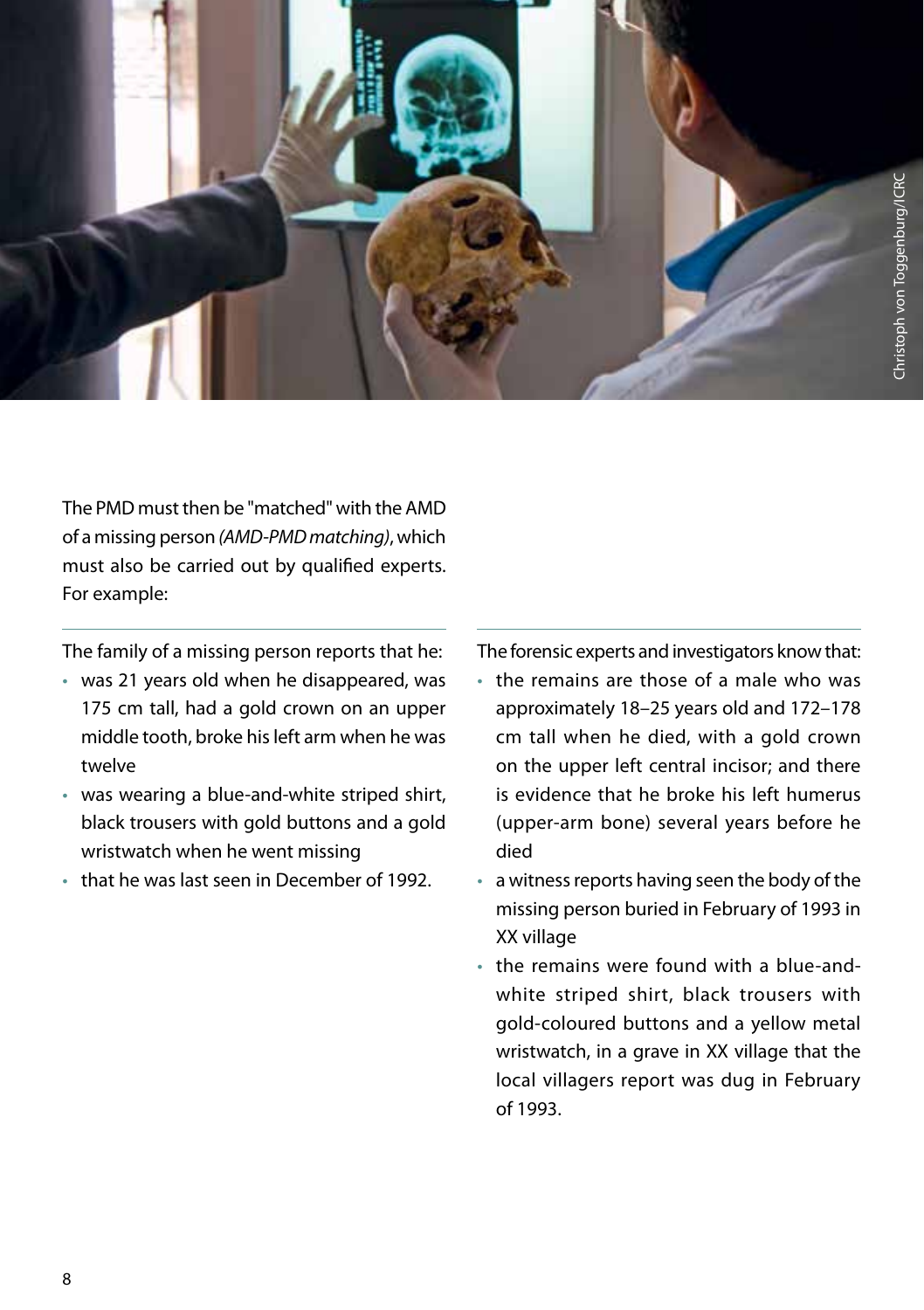| <b>Novigabon Fanci</b>                                                                                                                                                                                                 |                                                       |                            |               | 4 = Constitutions (Tange Hersen Cress, Document/Hebological Analysis (Alleis (Bergles Alleis Herschophone) Dataschingsunnang |                   |                         |  |
|------------------------------------------------------------------------------------------------------------------------------------------------------------------------------------------------------------------------|-------------------------------------------------------|----------------------------|---------------|------------------------------------------------------------------------------------------------------------------------------|-------------------|-------------------------|--|
| El All Herickypes<br><b><i>Renos</i></b><br>PM case<br>Missing person<br><b>Farmt</b><br>She.<br>Arcovery point                                                                                                        | <b>PALMER ROUGH</b>                                   |                            |               |                                                                                                                              |                   |                         |  |
|                                                                                                                                                                                                                        | Monaganan<br>asalasinada Pi                           |                            | El Afanaton   |                                                                                                                              |                   |                         |  |
|                                                                                                                                                                                                                        | <b>BEATING</b>                                        |                            |               |                                                                                                                              | <b>PERTENSION</b> |                         |  |
|                                                                                                                                                                                                                        | Case states (*)                                       | Cares.                     |               | . C 22 September 1984                                                                                                        |                   |                         |  |
|                                                                                                                                                                                                                        | <b><i>Unanny printer</i></b><br>status                | <b>Simmel</b>              |               |                                                                                                                              | $\cdot$ n         |                         |  |
| Opened items                                                                                                                                                                                                           |                                                       | <b>COMMUNIST INSTITUTE</b> |               |                                                                                                                              |                   |                         |  |
| $-50+$<br>- Recovers point<br>-PM case<br>- Fuent<br>in Missing person<br><b>Person</b><br>- Season here:<br>(i) Hilstony<br>She<br>Recovery point<br><b>PM</b> case<br>ii fuert<br>iii Missing period.<br>iii Perscis | Fullment                                              |                            |               |                                                                                                                              |                   |                         |  |
|                                                                                                                                                                                                                        | <b>Name at Sims</b>                                   |                            |               |                                                                                                                              |                   |                         |  |
|                                                                                                                                                                                                                        | Father's full name.                                   |                            |               |                                                                                                                              |                   | Cast -<br><b>Energy</b> |  |
|                                                                                                                                                                                                                        | Multiwr's full toying                                 |                            |               |                                                                                                                              | Cisio takim       |                         |  |
|                                                                                                                                                                                                                        | <b>Notrame Algres</b><br><b>INFORMATION CONTINUES</b> |                            |               |                                                                                                                              |                   | 11 Sawl. 4.             |  |
|                                                                                                                                                                                                                        | ear Tulhysmic                                         |                            |               |                                                                                                                              |                   |                         |  |
|                                                                                                                                                                                                                        | Nationality                                           | <b>Block!</b>              |               |                                                                                                                              | $\sim$            |                         |  |
|                                                                                                                                                                                                                        | Anoney.<br>lias:                                      | (Dron)<br><b>IDminut</b>   |               |                                                                                                                              | 2 m S<br>$ +$ $+$ |                         |  |
|                                                                                                                                                                                                                        | Case of sonic                                         |                            |               |                                                                                                                              | Date #1           |                         |  |
|                                                                                                                                                                                                                        | Agentes fert care                                     | Kind.                      | <b>Manaci</b> | Magazine                                                                                                                     |                   |                         |  |
|                                                                                                                                                                                                                        | Link sees date                                        |                            |               |                                                                                                                              | Door #1           |                         |  |
|                                                                                                                                                                                                                        | Last saws location                                    |                            |               |                                                                                                                              |                   |                         |  |
|                                                                                                                                                                                                                        | <b>TAXABLE INTERNET</b>                               |                            |               |                                                                                                                              |                   |                         |  |
|                                                                                                                                                                                                                        | <b>Nover</b>                                          |                            |               | <b>Dift</b>                                                                                                                  |                   | $B$ tool $\bullet$      |  |
|                                                                                                                                                                                                                        | Conmente                                              |                            |               |                                                                                                                              |                   |                         |  |
|                                                                                                                                                                                                                        | o esta                                                |                            |               |                                                                                                                              |                   |                         |  |
|                                                                                                                                                                                                                        |                                                       |                            |               |                                                                                                                              |                   |                         |  |
|                                                                                                                                                                                                                        |                                                       |                            |               |                                                                                                                              |                   |                         |  |
|                                                                                                                                                                                                                        |                                                       |                            |               |                                                                                                                              |                   |                         |  |
|                                                                                                                                                                                                                        |                                                       |                            |               |                                                                                                                              |                   |                         |  |

| AMD                                                                                             |                             | <b>PMD</b>                                                                                                                                                                                                                                                            |
|-------------------------------------------------------------------------------------------------|-----------------------------|-----------------------------------------------------------------------------------------------------------------------------------------------------------------------------------------------------------------------------------------------------------------------|
|                                                                                                 | Male $\longrightarrow$ Male |                                                                                                                                                                                                                                                                       |
|                                                                                                 |                             | 21 years old $\leftarrow$ 18-25 years old                                                                                                                                                                                                                             |
|                                                                                                 |                             | 175 cm $\leftarrow$ 172-178 cm                                                                                                                                                                                                                                        |
|                                                                                                 |                             | Gold crown on upper, central tooth $\leftarrow$ Gold crown on upper, left central incisor                                                                                                                                                                             |
|                                                                                                 |                             | Broke left arm at age of 12<br>Similarly Old, healed fracture of left humerus                                                                                                                                                                                         |
| Was wearing blue-and-white striped shirt, $\leftarrow$ Found with blue-and-white striped shirt, |                             |                                                                                                                                                                                                                                                                       |
| black trousers with gold buttons and a gold wristwatch                                          |                             | black trousers with gold-coloured buttons                                                                                                                                                                                                                             |
| when he went missing                                                                            |                             | and a yellow metal wristwatch                                                                                                                                                                                                                                         |
|                                                                                                 |                             | Last seen in December of 1992 $\longrightarrow$ Witness reports having seen the body of the missing<br>person buried in February of 1993 in XX village/remains<br>found in a grave in XX village, which, according to local<br>villagers, was dug in February of 1993 |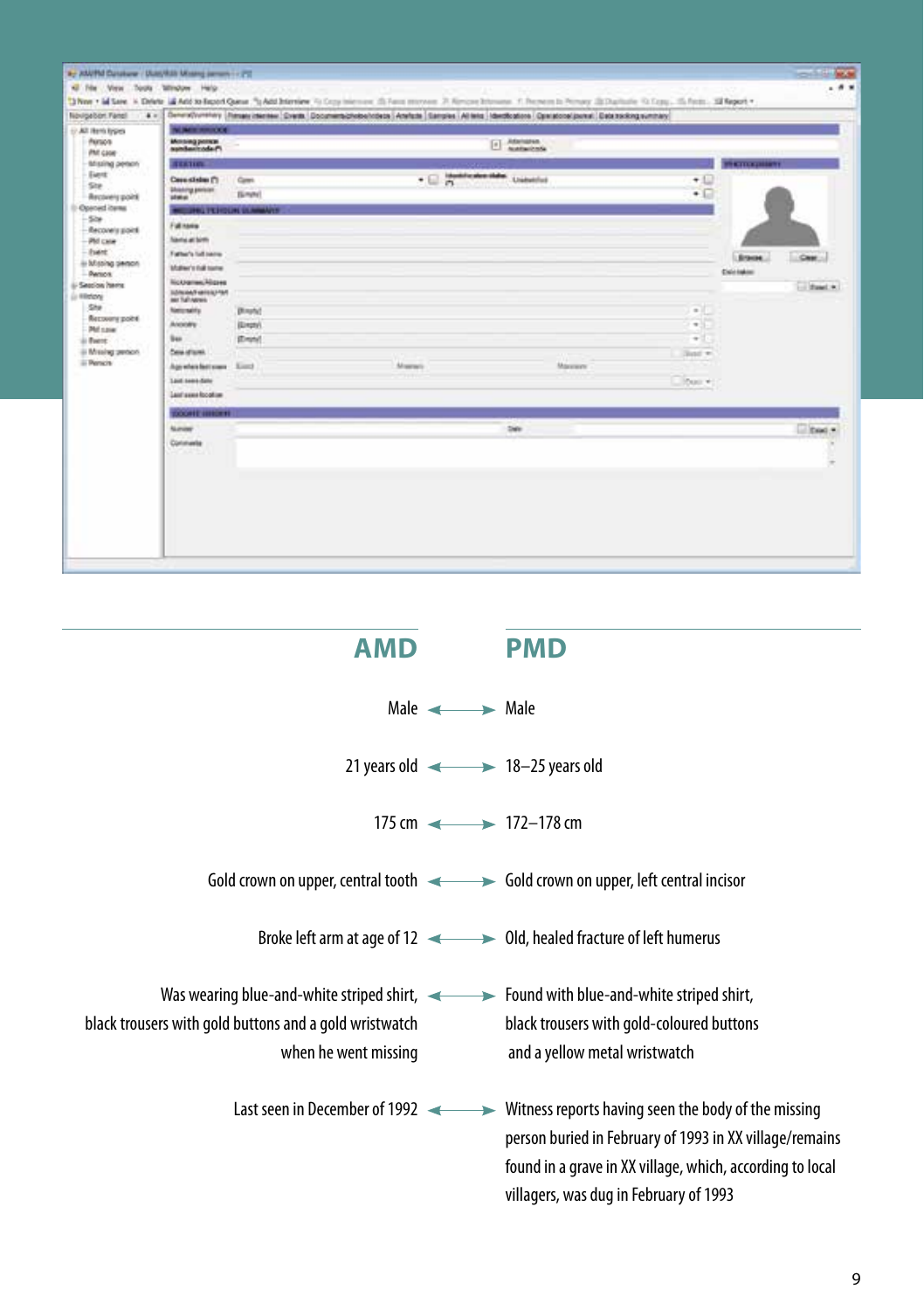

## **AMD-PMD MATCH**

The greater the number of matching characteristics between the AMD and the PMD, the greater the likelihood that the remains are indeed what they are believed to be. For example, if the only characteristics that match the AMD with the PMD relate to general information about the remains, such as those listed above in black, then it is highly probable that many missing persons will "match" the unidentified set of remains. But, logically, there can be only one true match. These coincidental matches can be particularly common and problematic if many of the missing persons are soldiers missing in action or if a large number of persons are missing.

Electronic databases with automated matching and other application tools, such as the ICRC's Ante-Mortem/Post-Mortem (AMPM) Database,5 can be of assistance in providing hypotheses of identity, particularly in large-scale investigations of missing persons and unidentified remains.

Typically, an identification is made when the AMD and PMD match in sufficient detail to conclude that they are from the same individual, to the exclusion of all other reasonable possibilities. Highly discriminating scientific means of identification, which are also part of the AMD-PMD matching process, may be conclusive to a degree that would be considered beyond reasonable doubt in most legal contexts. These means include:

- matching ante-mortem and post-mortem dental data
- matching ante-mortem and post-mortem fingerprints
- matching other identifiers, such as unique physical or medical traits, including skeletal X-rays and numbered surgical implants or prostheses
- matching DNA profiles from remains with reference samples.

The final step in the laboratory analysis-andreconciliation stage of forensic identification involves consolidating all the available data (field data, AMD-PMD matching data, etc.) to

<sup>5</sup> Further information on the AMPM Database is available from gva\_op\_assist\_forensic@icrc.org.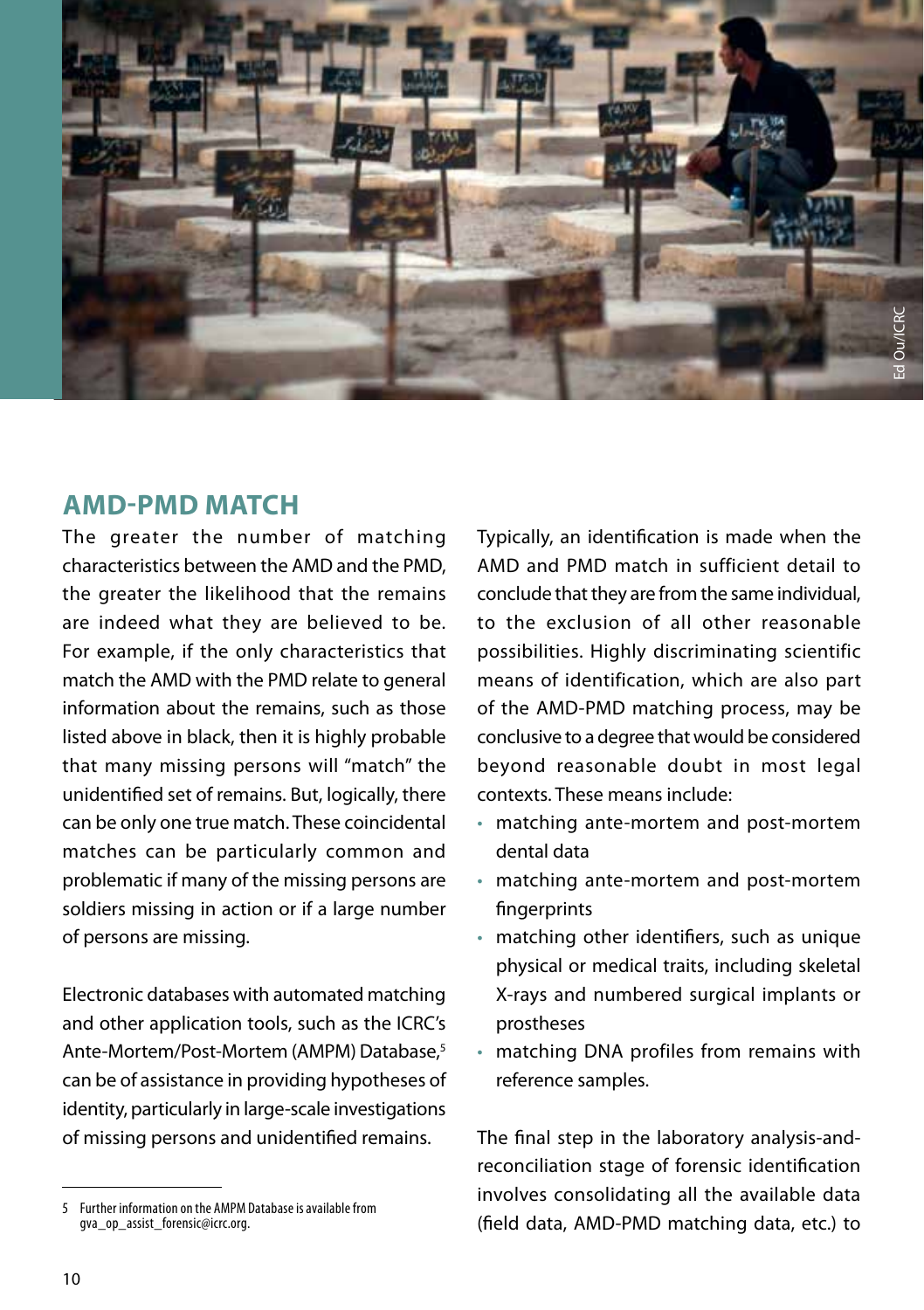achieve a positive identification in which one set of remains is conclusively matched with one missing person.6 A reasonable explanation should be furnished for any inconsistencies between the AMD and PMD. The forensic identification of human remains must take a holistic approach: all information that could help identify a body or set of human remains should be considered. As a general rule, the

6 In some situations, reconciliation (consolidation of data and final identification) is a separate stage of investigation that is carried out by an external, authorized panel, sometimes known as an "identification commission."

more reliable (i.e. correct), complete, detailed and specific the data, the better the chances of correctly identifying the remains.

Forensic practitioners have a duty to keep the parties concerned abreast of developments in the identification process; the conclusions of analyses should be communicated clearly and intelligibly.

# **ANNEX – A few words about DNA**

A person's DNA is inherited directly from his or her parents, and no two people (except monozygotic, or identical, twins) share exactly the same DNA.7 The uniqueness of each person's DNA makes DNA analysis a powerful tool in identifying remains.

In forensic identification, DNA data may be used to:

- • **provide scientific evidence to confirm an AMD-PMD match** *or*
- in DNA-led programmes, provide scientific identification, which is then confirmed with AMD-PMD matching (when a large number of persons are missing, it is critical to confirm a DNA match by ensuring that all the AMD and PMD data match, not just the DNA profiles, because of the possibility of coincidental DNA matches or human error.)

DNA direct reference analysis involves comparing DNA information from the remains of a missing person with that from samples left behind by that person before he or she died, such as hair (e.g. from a brush or a comb), fluid samples (e.g. as retained by a physician), teeth (e.g. baby teeth), etc.

DNA kinship-reference analysis – the most common type, especially when people are missing as a result of armed conflict or other violent situation, or during a natural disaster – involves comparing DNA information from the remains of a missing person with that from samples (e.g. blood, saliva) given by biological relatives of the missing person. Nuclear DNA cannot easily be used for matching with relatives other than close family members. Ideally, children and parents would be used for comparison. Reference samples from non-blood relatives cannot directly provide information on the genetic identity of the missing person.

DNA reference samples can be collected from family members at the same time as other AMD. Persons without specialized forensic skills may collect reference samples, but they must be trained in advance and should follow standardized procedures.

After the DNA from the missing person's remains and the reference samples are processed, DNA experts can compare and evaluate the significance of a match between the DNA from the remains and that from the reference sample(s).<sup>8</sup>

<sup>7</sup> This refers only to autosomal nuclear DNA.

<sup>8</sup> For more information on the use of DNA for identifying the remains of missing persons, see *Missing People, DNA Analysis and Identification of Human Remains: A Guide to Best Practice in Armed Conflicts and Other Situations of Armed Violence*, 2nd ed., 2009, ICRC, http://www.icrc.org/eng/assets/files/other/ icrc\_002\_4010.pdf